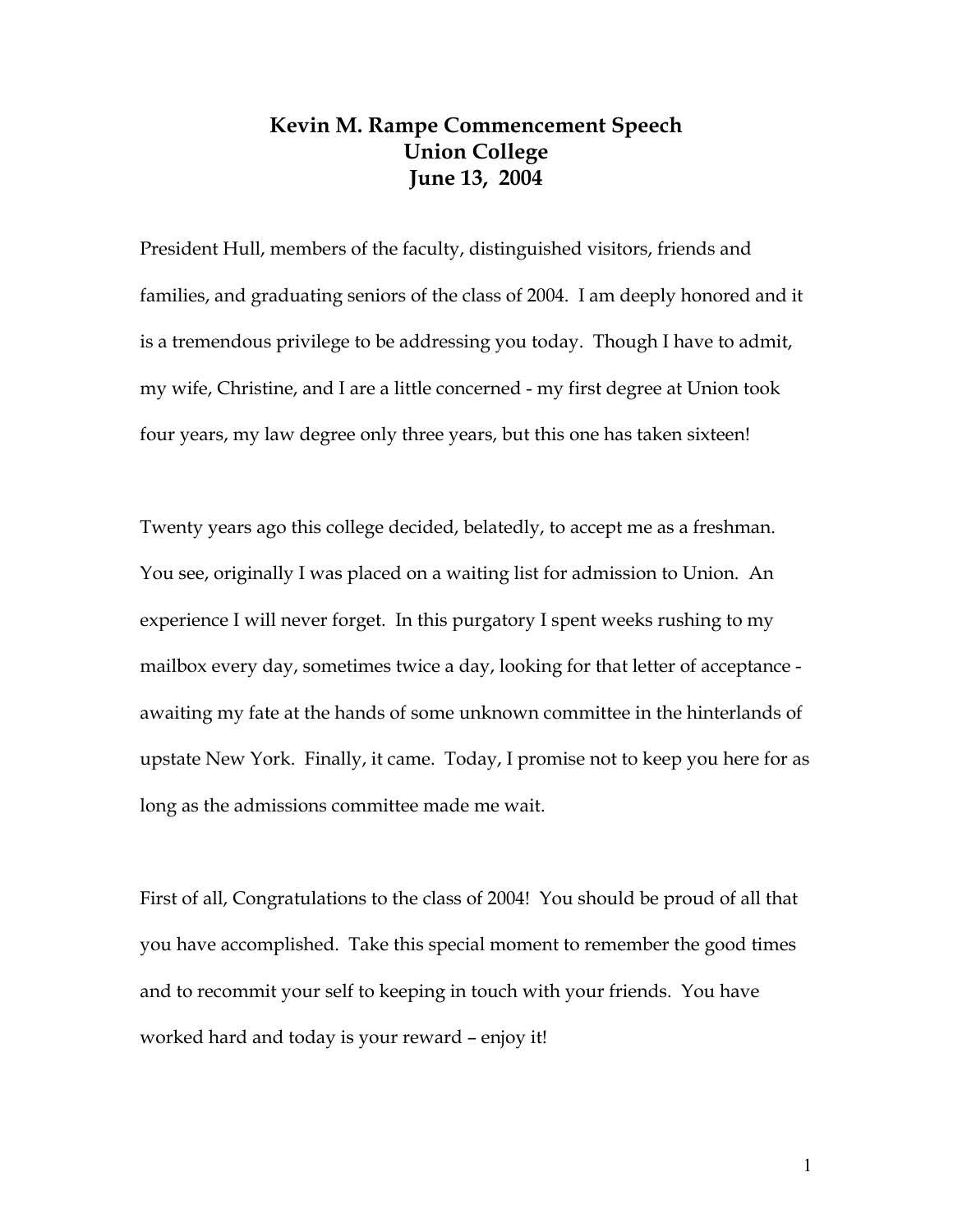I would also like to congratulate you on your contributions to this year's senior class gift. I understand that 75% of you, the largest percentage ever, have donated. That's fantastic.

As an alumnus of Union College I come to you from the not so distant past. My goal today is to share some of my thoughts, experiences and hopes for you as you leave the safety and serenity of Union.

Without a doubt, things were different when I was here - there were some computers on campus but they were all contained in a few designated computer rooms. Laptops – forget it. The drinking age was 18 and beer flowed freely, and legally, across the entire campus including many late nights at the Skellar. We had a Division III hockey team that beat RPI only once during my four years and - wow - what a night.  $-$  -  $-$  -  $-$  Oh -  $-$  -  $-$  and some of the major issues on campus were: Do college students drink too much? Should we have a Greek system on campus? And is the cost of tuition at Union out of control? . . . Well, some things never change.

During my time at Union the cold war was in its final stages, the AIDS virus was first discovered in the United States, and the Soviet Union pulled out of Afghanistan.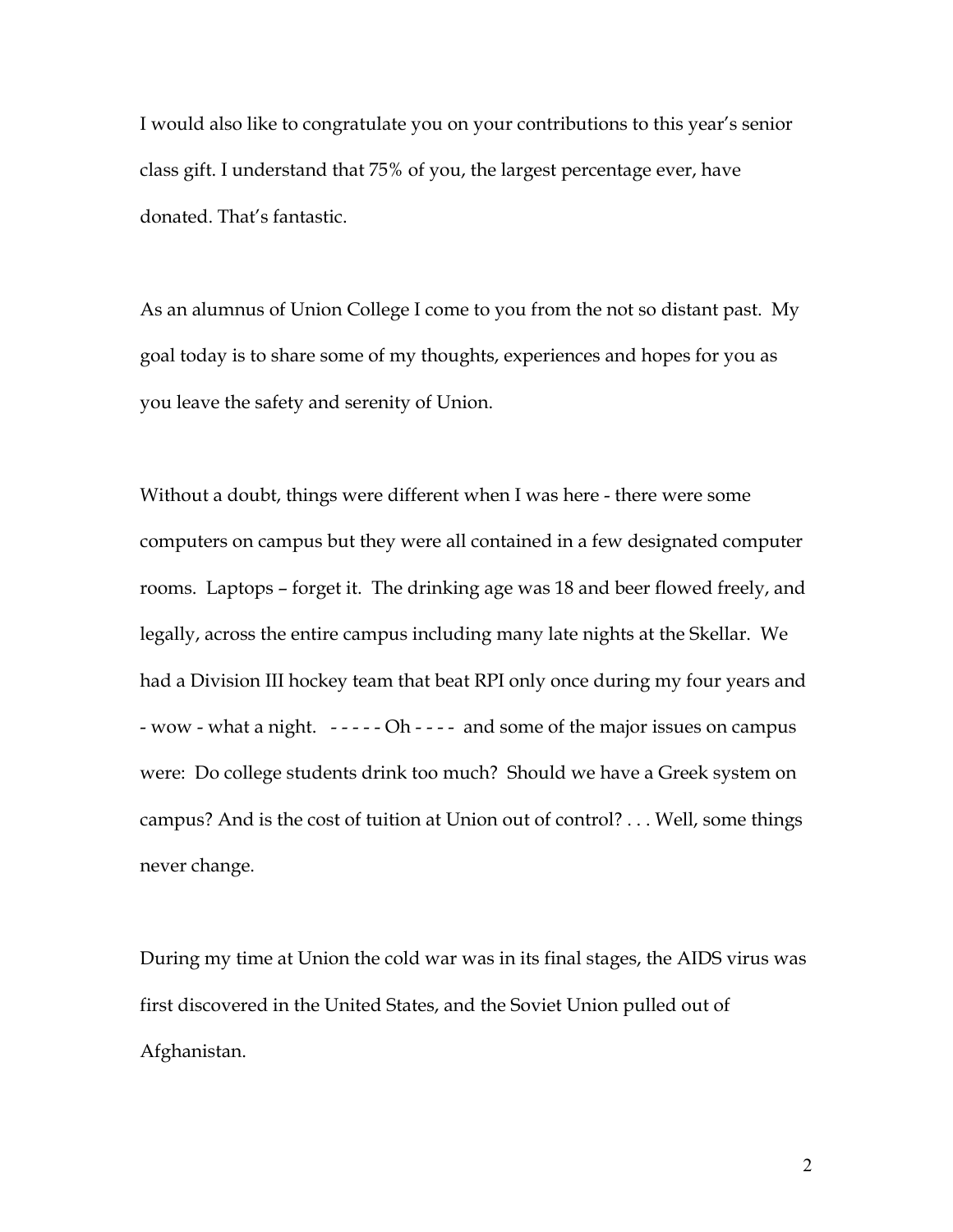During your years at Union the world has also undergone unprecedented change. You now emerge to rejoin a world much different from the one you left. You entered in 2000, just in time to bear witness to the closest presidential race in our nation's history. In 2001, nineteen terrorists carried out the worst terrorist attacks on domestic soil. Our nation embarked on a war on terror that sent tens of thousands of young Americans first to Afghanistan and then, a year later, to Iraq. In fact, as I stand here today we have young men and women, many of them your age, facing danger. Whatever your feelings may be about either war, these young men and women deserve our support as they serve our country.

Up to this point, your life and what you have achieved has been defined by your education, your test scores and your summer experiences.

Starting tomorrow, your life and your happiness will be defined by the choices you make.

You are graduating during a time of uncertainty as our nation faces serious challenges.

We are a nation at war, both at home and abroad, against an enemy bent on destroying our way of life. And we are a nation divided over the right solutions to the myriad domestic and foreign problems facing us as a people.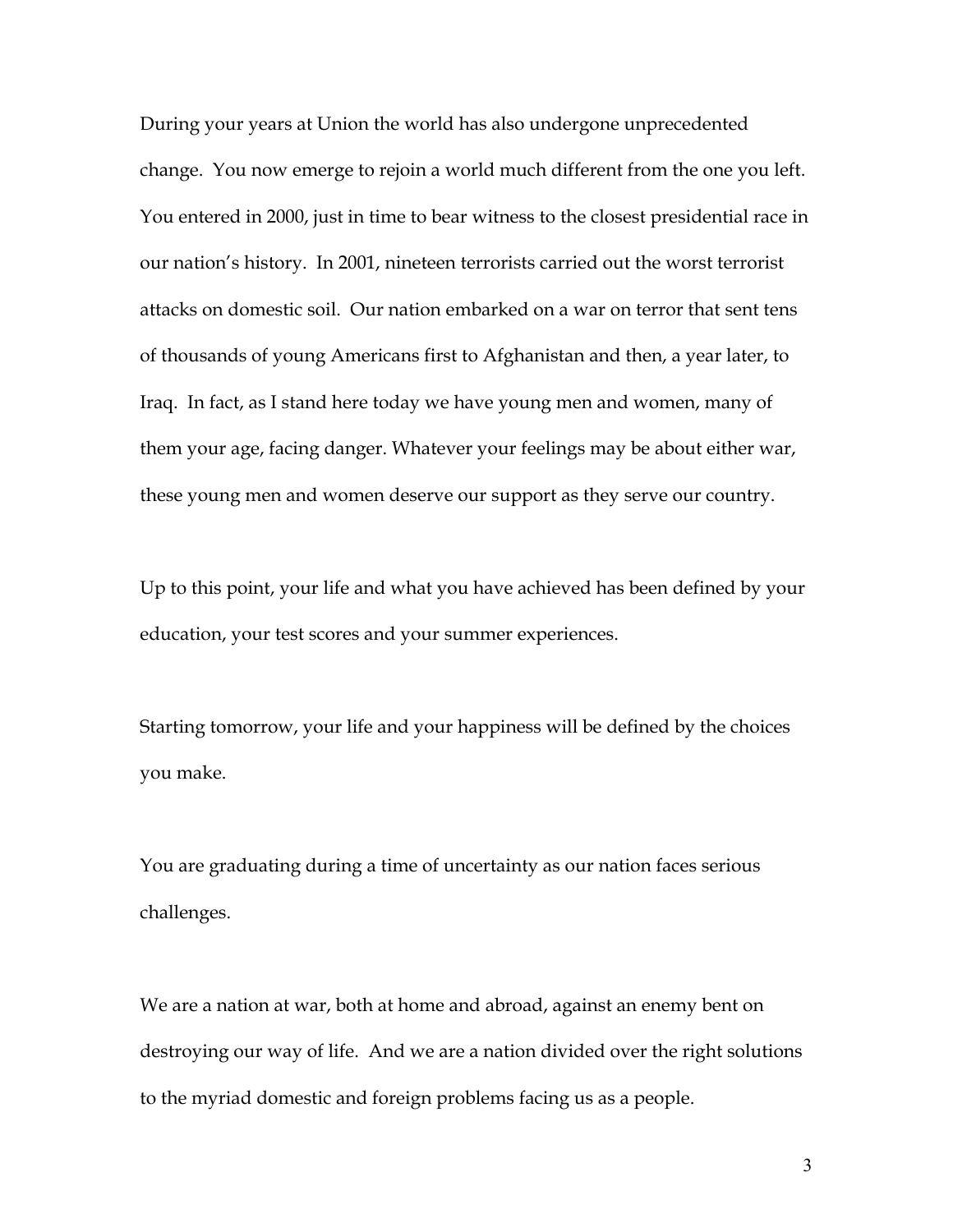However, we are also a nation defined by the freedom to choose and rooted in democratic institutions dedicated to ensuring that our government remains accountable to the people. You are graduating at a time when, as a result of technological advances and increased globalization, individuals are empowered to make a difference in ways unimagined at any point in our history.

It is a time when choices matter.

Your family, your professors and this college have given you an amazing opportunity. With the education you have received – you can do whatever you want – achieve anything. You have the ability to make a difference. Whether you do make a difference is up to you. Making a difference is a matter of choice.

And I would like to offer some guidance from my experience in making choices. The Lower Manhattan Development Corporation was created in the aftermath of the September 11th attacks to oversee the rebuilding of the World Trade Center Site, the creation of a memorial, and the revitalization of lower Manhattan. As its President, I make decisions every day - choices – which impact family members of victims of the World Trade Center attacks, downtown residents, business owners, real estate developers, and numerous government agencies -- all laying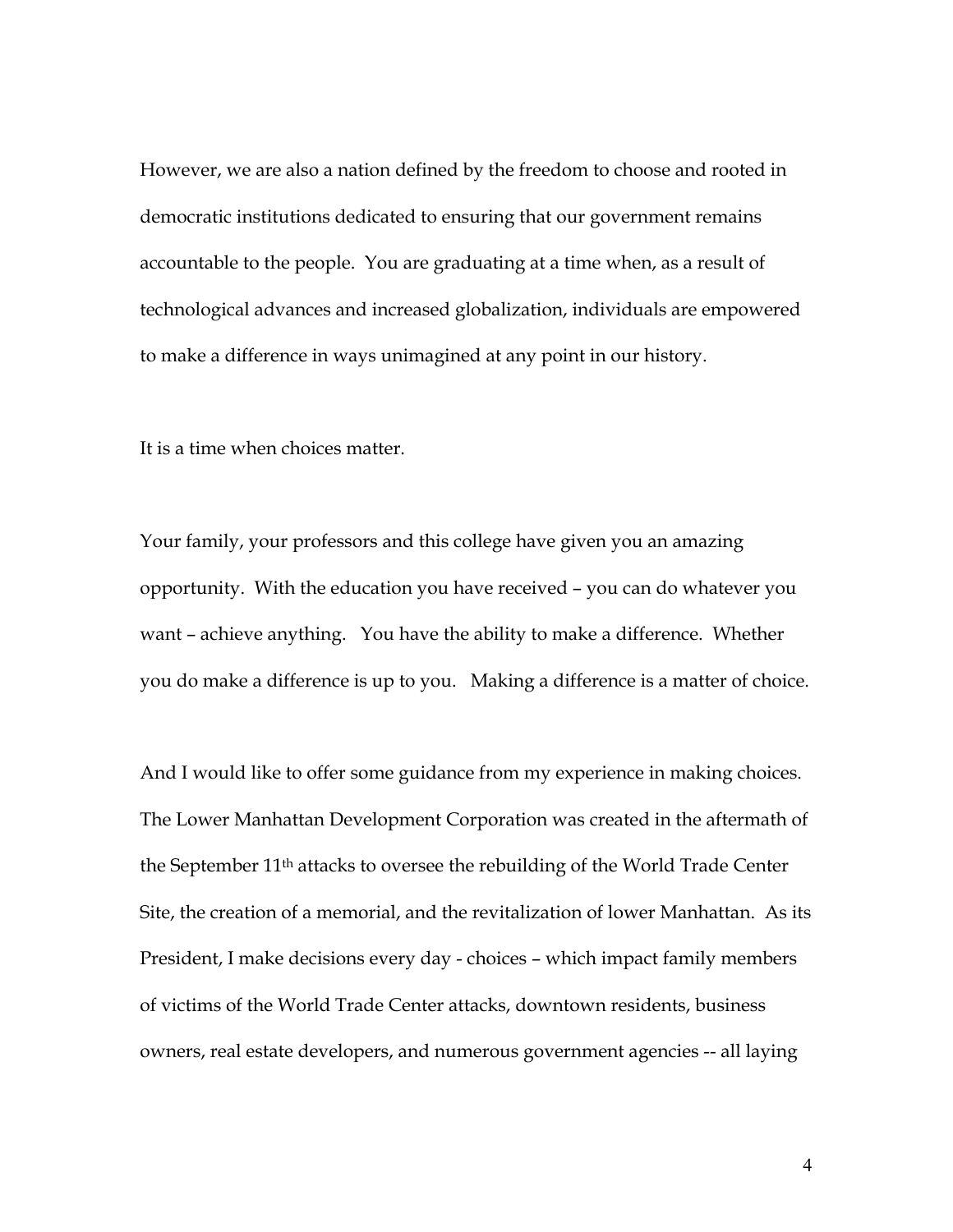claim to sixteen acres of lower Manhattan. So to begin I want to set forth four principles I follow when making choices.

First, make choices. Make choices wisely, but make them. Far too many people miss great opportunities because they are frozen in place for fear of change. Don't fear change – embrace it. Tens of thousands of dollars spent on thousands of hours of higher education have been preparing you for this moment. Take a chance. More often than not the worst choice is not making any choice.

Second, in making choices, draw upon your values and experience. Know that gathering information does not prepare you to make a choice. Spend time thinking about your values and your morals. They will help you interpret the information and, in the end, the choices you make should reflect your values.

Third, understand that all of your choices can not be made according to some master plan. You can not plan your life. When I sat in your chair I never imagined that I would return sixteen years later to deliver this commencement address. How I got here is not the product of any plan – it is the result of a series of choices.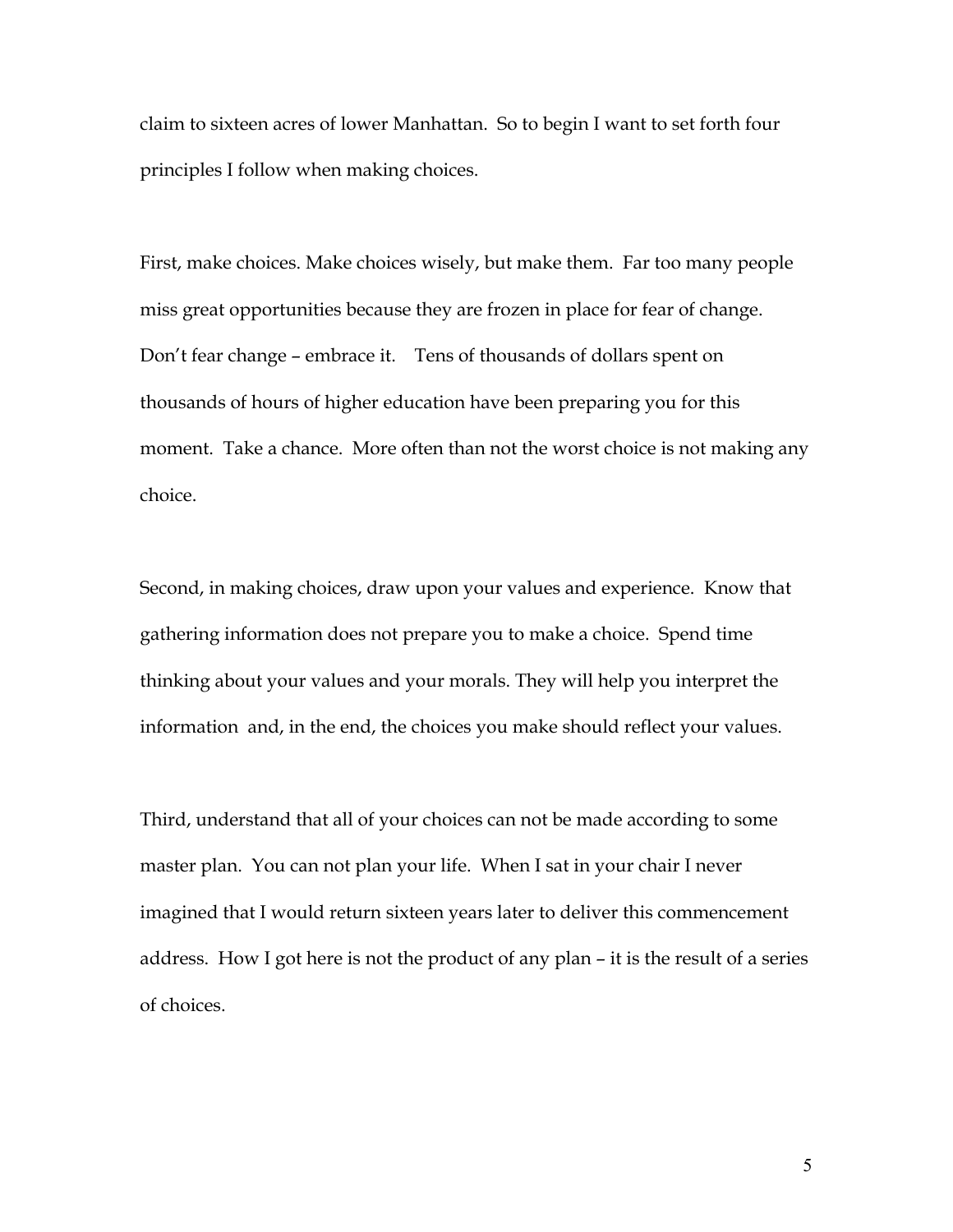And fourth, know at the outset that some of the choices you make may turn out badly. Recognize this and realize that often in the wrong choices lie great lessons. In making mistakes, and learning from them, you will gain deeper personal understanding and knowledge. You will also develop better judgment to assist you in making future choices. While judgment is rooted in your own values, in the end, good judgment only comes from the experience of making mistakes and learning from them.

Along with the right to make choices come certain responsibilities. First and foremost, you have a duty to make choices that improve our world for others and for future generations. You carry this responsibility if only because of the many who did not have the same opportunity. Your family and generations before you worked and, in some instances, fought to give you this freedom. The diploma you receive is not simply an honor bestowed upon you which grants you the right to lucrative employment. It is a document which imposes on each of you a responsibility to undertake some form of public service or involvement in your community. I implore you to honor that obligation. To use all of the tools and knowledge gained from your years at Union to improve conditions for others. The choices are endless and range from service in your everyday life, such as volunteering at your local school or coaching a youth soccer team, to a committed career in public service. No matter how you choose to carry out your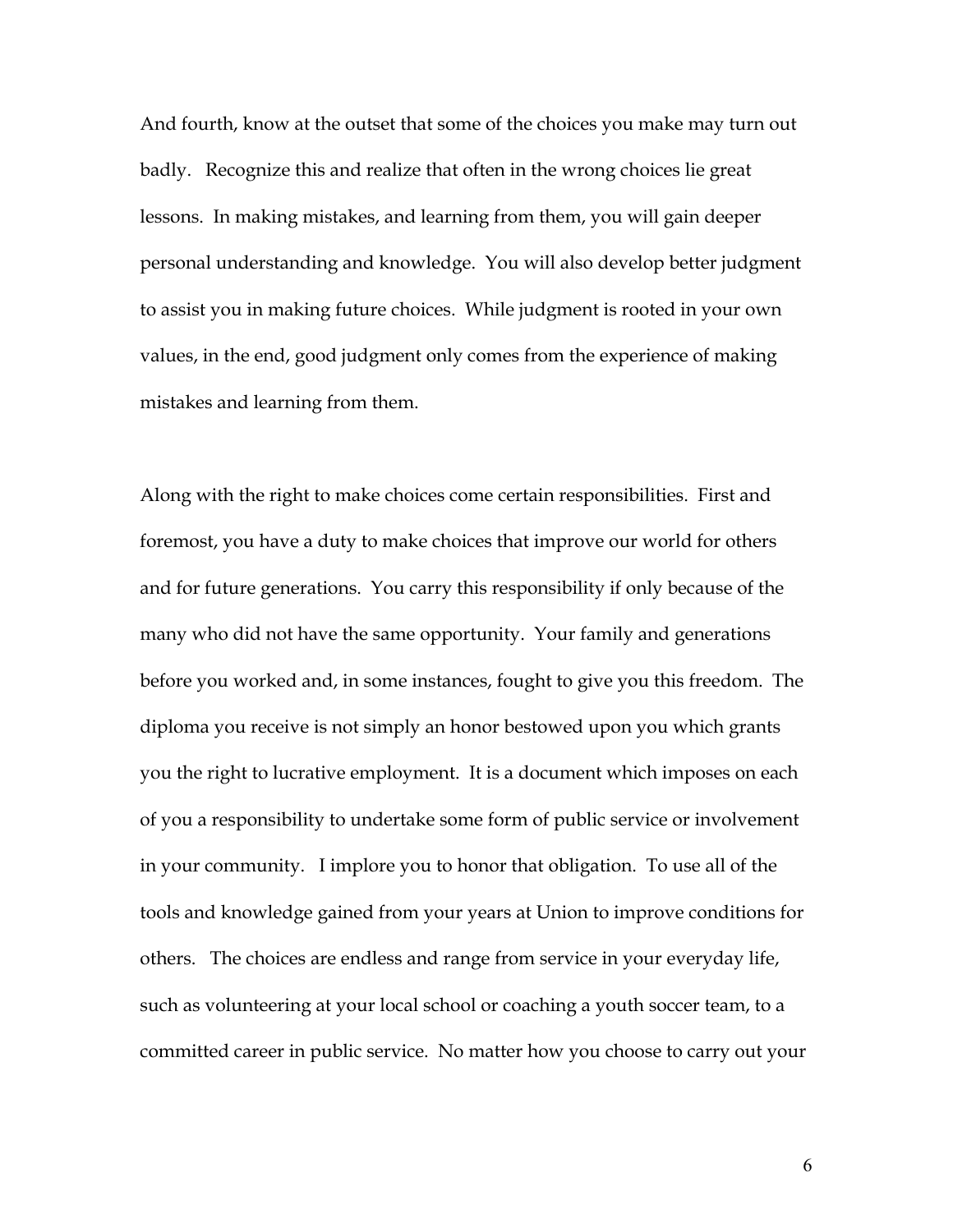obligation – the choice to help someone else or to make a contribution to your community will lead to a more fulfilling, and happier, life.

Why you? Because history, in its wisdom, has called upon you and because, fairly or unfairly, our world needs you. Let me share with you the stories of two Union alums. These were not people that I knew personally, but I learned about them because they were among the over 3,000 lives lost on September 11th. And as I looked deeper, I found that their lives were dedicated in some form to service and community.

Andrew A. Fredericks was a 1983 graduate of Union. On September 11, 2001 he was in his 20<sup>th</sup> year as a firefighter and his 11<sup>th</sup> year serving in Squad 18 as a New York City Firefighter. He was the co-author of the FDNY's "Engine Company Tactics Manual", taught for the New York State Association of Fire Chiefs, and had his own firefighter teaching business. That morning he found himself on the front lines of the worst terrorist attack in our nation's history. In choosing to become a New York City firefighter Andrew chose, many years earlier, to put his safety at risk to save others.

Thomas W. Duffy was a 1971 graduate of Union. A resident of Rochester, on the morning of September 11th he was on the 99th Floor of World Trade Center Tower One for an appointment at Marsh where he was a Senior Vice President. In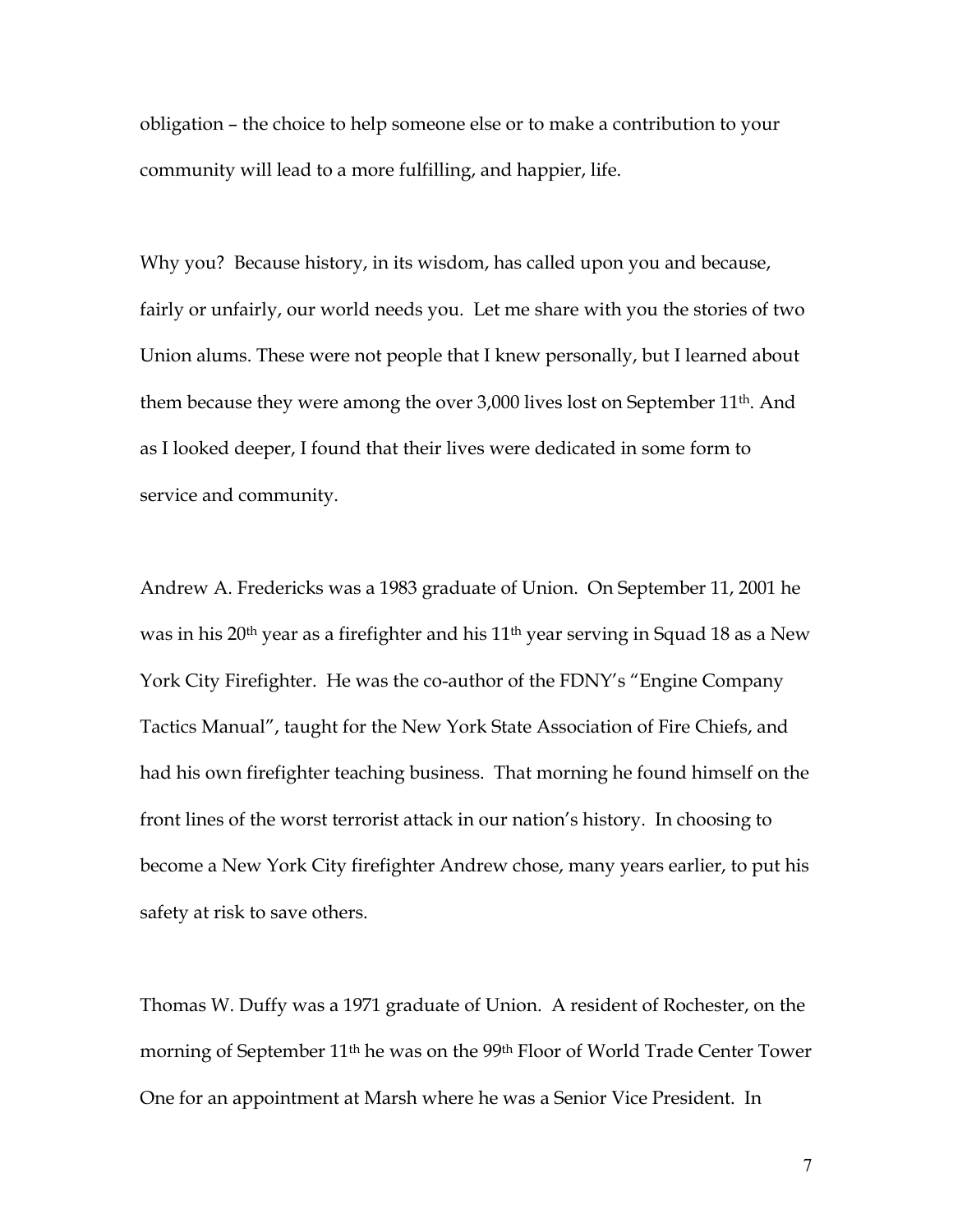addition to having an extraordinarily successful career, Tom chose to spend time giving back to Union as an active Alumnus and he gave back to his community by coaching his sons' sporting teams.

Neither of these individuals knew the tragedy that awaited them on the morning of September 11th. However, what both men knew, and what I hope you take home with you today, is the importance of public service, of giving back to your community. And, it can not be said that either of these men did not live their shortened lives to the fullest. Lives in which they recognized the importance of fulfilling their obligation to community service – and lives made better because they included service to their community as a critical part of their life experience.

History is filled with stories of public service – the fabric of our nation is built on the power of individuals' commitment to helping others. But at no time in our history has the power of the individual been stronger.

After September 11th, thousands felt compelled to undertake some form of public service, to find a way to reach out to those in need – through donations of food, money, clothing and housing, assisting in the rescue and recovery effort, or in the rebuilding itself. That community service is the true legacy of September 11th which you inherit today. That day and its aftermath made it clear that it is not in America's status as the world's sole superpower that we define ourselves,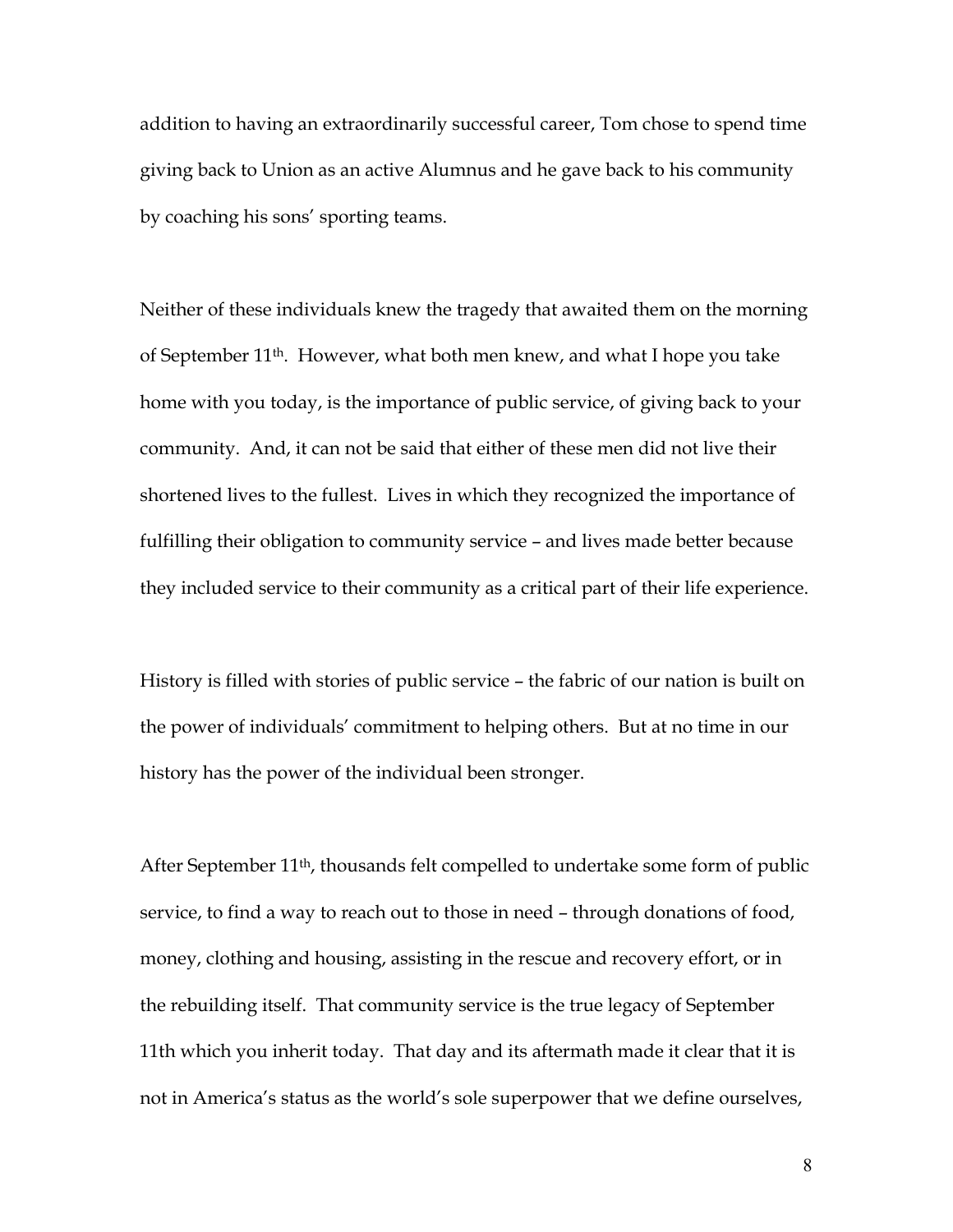but in community service and the acts of compassion and kindness we show to each other.

The plan for rebuilding the World Trade Center site itself came from an unprecedented outpouring of citizens' ideas and public sentiment. Millions of people attended dozens of public hearings and workshops or visited the Lower Manhattan Development Corporation's website during our planning for the World Trade Center site and thousands sent in their own plans. The result reflected the views and opinions of the individuals who devoted their time and experience and, ultimately, of the public at large.

When the LMDC launched an international design competition for a memorial to those lost, 5,201 people from 63 countries took the time to submit their design for a memorial. Thirteen distinguished individuals came together as a jury and committed themselves to spending hundreds of hours reviewing the proposals. And thousands provided their thoughts and comments on those components critical to create a lasting tribute to those lost.

I see it every day. The recovery of lower Manhattan is not the brain-child of great political leaders or brilliant architects, although each has played a role. Big businesses have clearly been a part but they alone could not rejuvenate our community. Rather, lower Manhattan's recovery is the result of individuals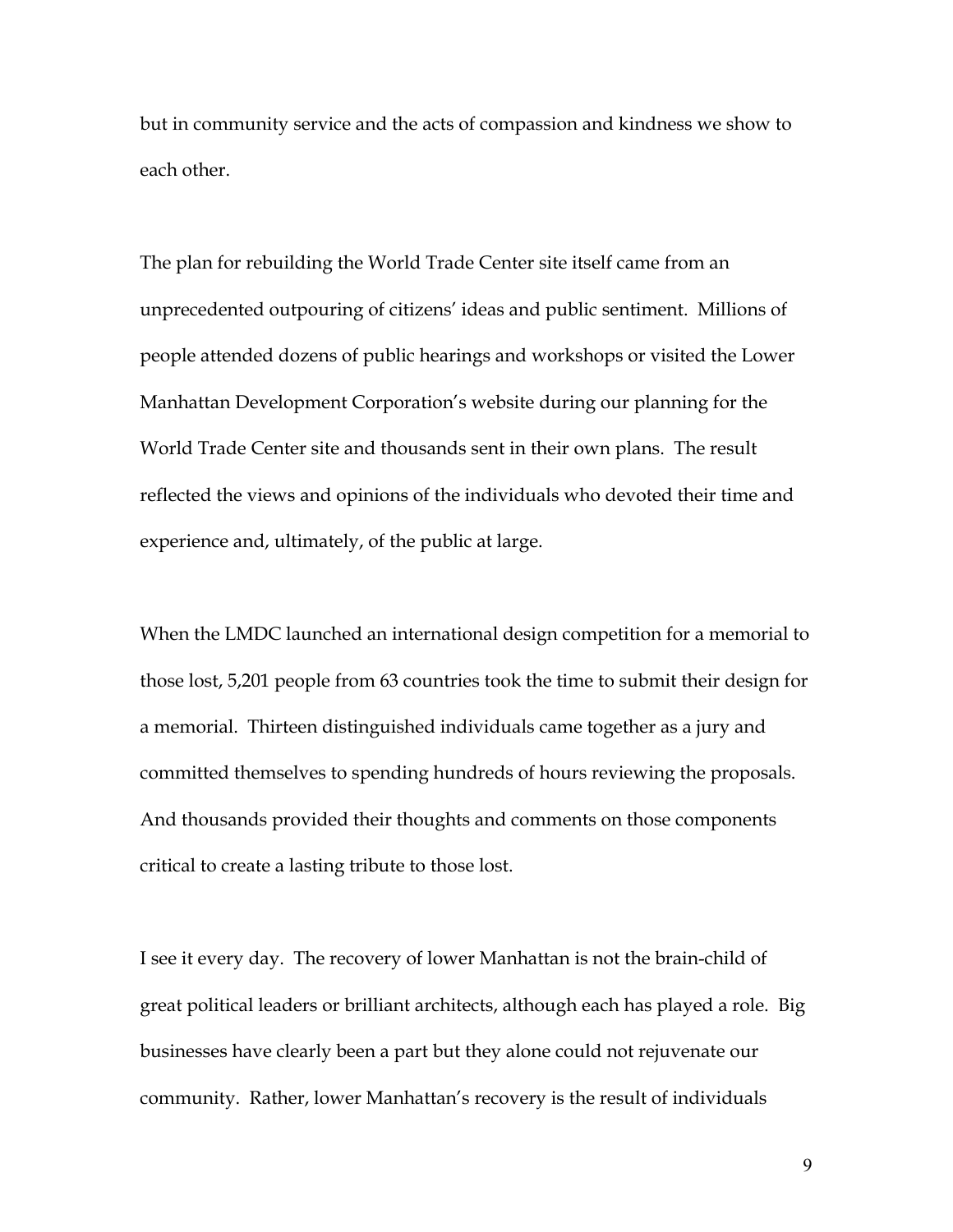volunteering their time, their resources, and their expertise – put simply – giving of themselves.

It is that America which came under attack on September 11<sup>th</sup>. I want to share two other stories with you – first, one example of an immediate response by a concerned citizen and, second, an example of the ongoing commitment of individuals to the recovery of Lower Manhattan.

Peter Cagnassola, a successful real estate broker and married father of two, served as the Chief of the all volunteer Far Hills-Bedminster Fire Department. On September 12, 2001, he, along with his younger brother Thomas, went to help at Ground Zero where he joined hundreds of other volunteers to work a 12 hour bucket brigade. After hours of exhausting work, they were relieved by still others who picked up where they left off. Two and a half years later, with the exception of his children being born, Peter describes his volunteer work at Ground Zero as the defining moment of his life.

Colleen Galvin, a graduate of the NYU Stern School of Business, first volunteered for ten months to help Lower Manhattan businesses make maximum use of disaster relief programs and then, recognizing their need for further assistance, co-founded MBAs4NYC. Her organization pairs experienced consultants to struggling Lower Manhattan small businesses and through these volunteers,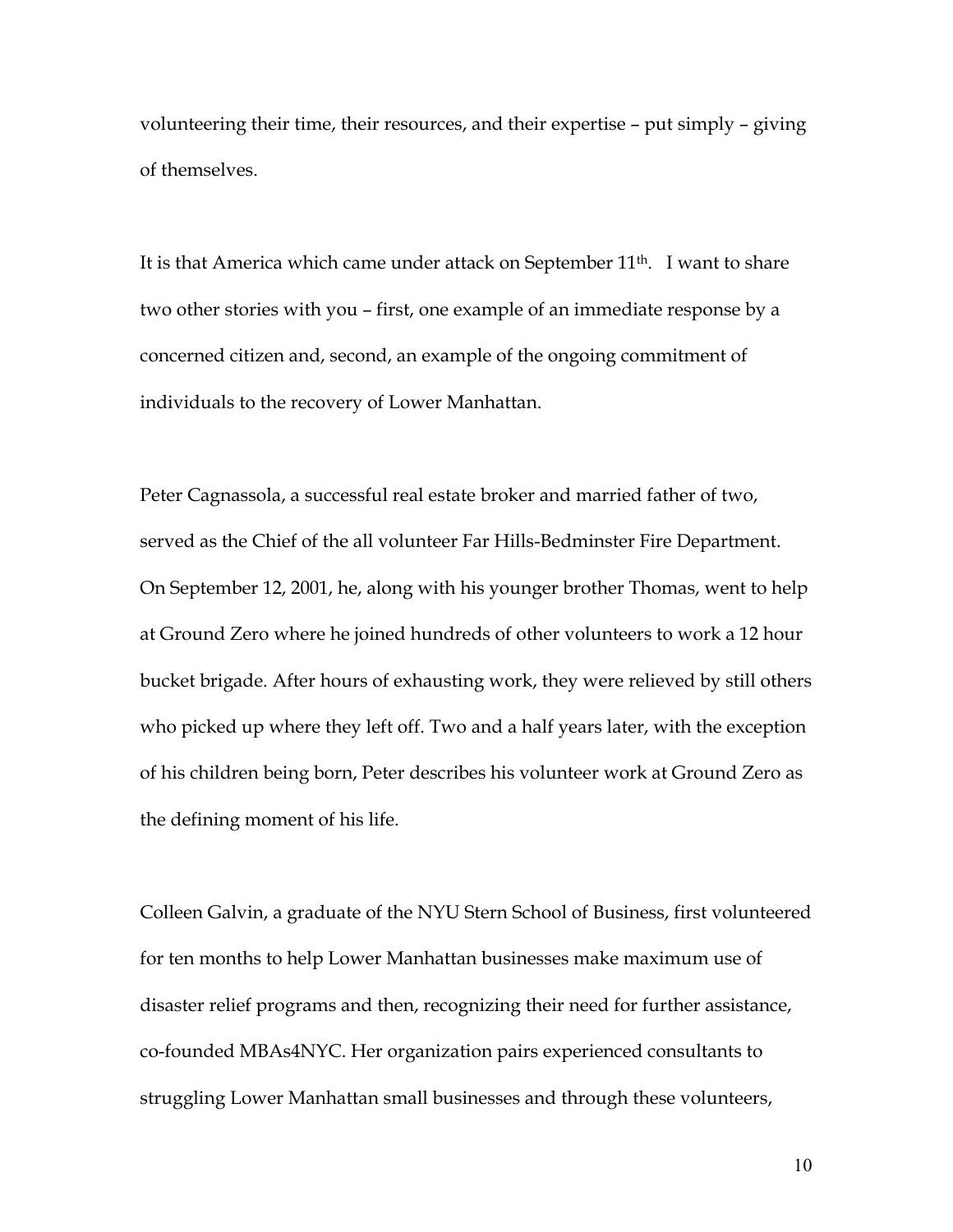provides skilled business expertise free of charge. Within one year, Colleen and her 175 volunteers gave in depth guidance to 85 Lower Manhattan businesses. Ultimately, her work helped save the Lower Manhattan small business community.

It really is remarkable; the recovery of our nation's third-largest central business district in a city defined by capitalism is fueled by community service – who would have thought?

While separated by 16 years, you and I now share a common bond as a generation shaped by the events of September 11<sup>th</sup>. On that day we saw evil. In the days, weeks, months, and years that followed, despite all of the problems facing us at home and abroad, we have seen a renewed commitment to community and public service. We hold in our hands, all of us, the legacy of over 3,000 people who lost their lives that day. We also hold their hopes, dreams, and aspirations. We have the ability to make the choices that they can no longer make.

Together - we face a choice – do we allow this legacy to falter as a single tragic event, look inward and detach from the world or do we mourn, rebuild, and carry the September 11th legacy of community spirit, public service and caring for others?